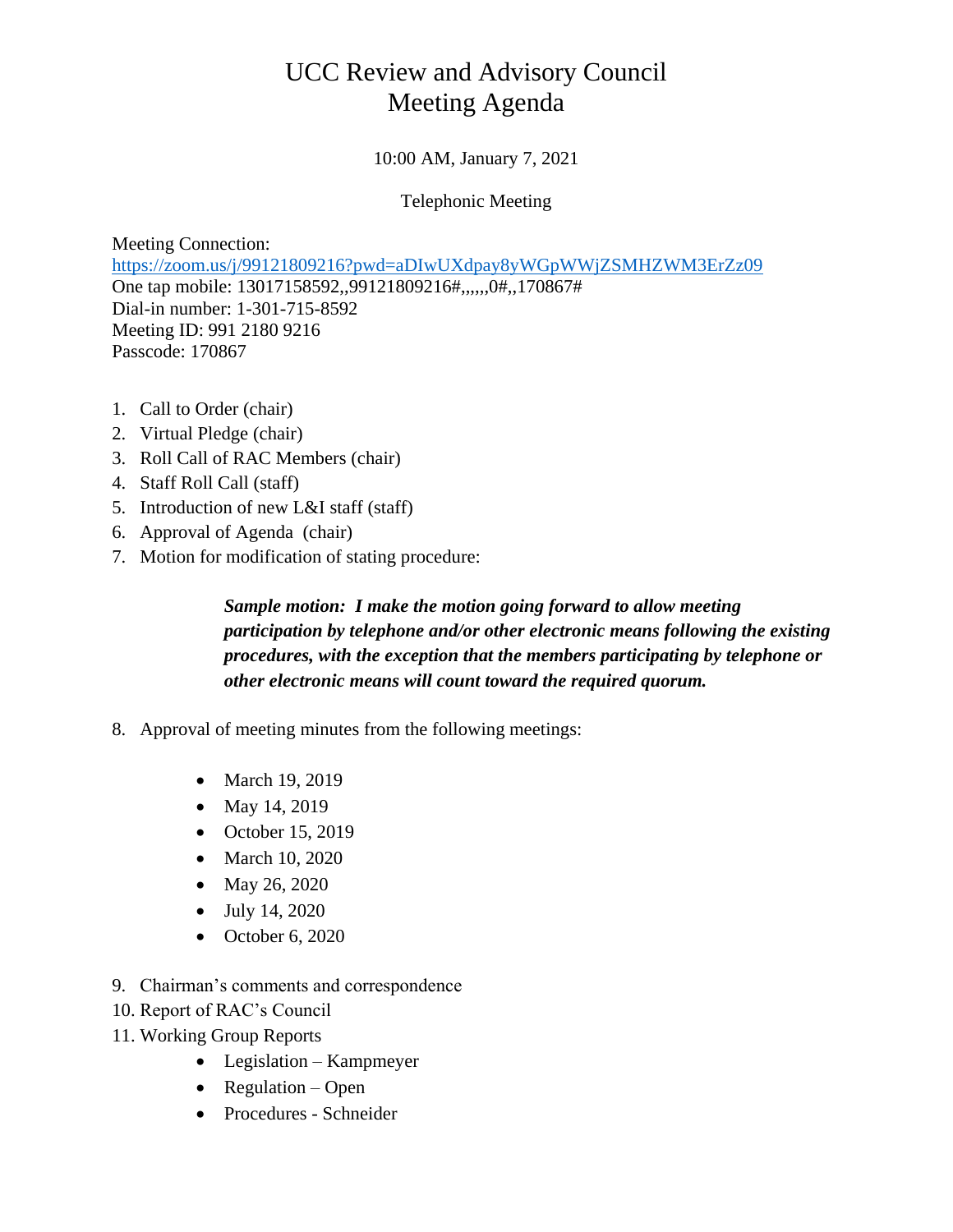## 12. Old Business

- a. ICC Membership
- b. Accept public comment transcripts and public comment matrix
- c. Explanation of Deliberation Procedure (chair)
- d. 2018 Code Deliberation and Adoption
	- i. 2018 International Wildland-Urban Interface Code
		- (1) Call for motion to exclude any sections from the unopposed group and resulting actions
		- (2) Call for motion to adopt unopposed sections
		- (3) Deliberation on controversial sections
		- (4) Public comment on controversial sections (maximum of 3 min per speaker)
		- (5) Vote on controversial sections
	- ii. 2018 International Code Council Performance Code for Buildings and Facilities
		- (1) Call for motion to exclude any sections from the unopposed group and resulting actions
		- (2) Call for motion to adopt unopposed sections
		- (3) Deliberation on controversial sections
		- (4) Public comment on controversial sections (maximum of 3 min per speaker)
		- (5) Vote on controversial sections
	- iii. 2018 International Swimming Pool and Spa Code
		- (1) Call for motion to exclude any sections from the unopposed group and resulting actions
		- (2) Call for motion to adopt unopposed sections
		- (3) Deliberation on controversial sections
		- (4) Public comment on controversial sections (maximum of 3 min per speaker)
		- (5) Vote on controversial sections
	- iv. 2018 International Fuel Gas Code
		- (1) Call for motion to exclude any sections from the unopposed group and resulting actions
		- (2) Call for motion to adopt unopposed sections
		- (3) Deliberation on controversial sections
		- (4) Public comment on controversial sections (maximum of 3 min per speaker)
		- (5) Vote on controversial sections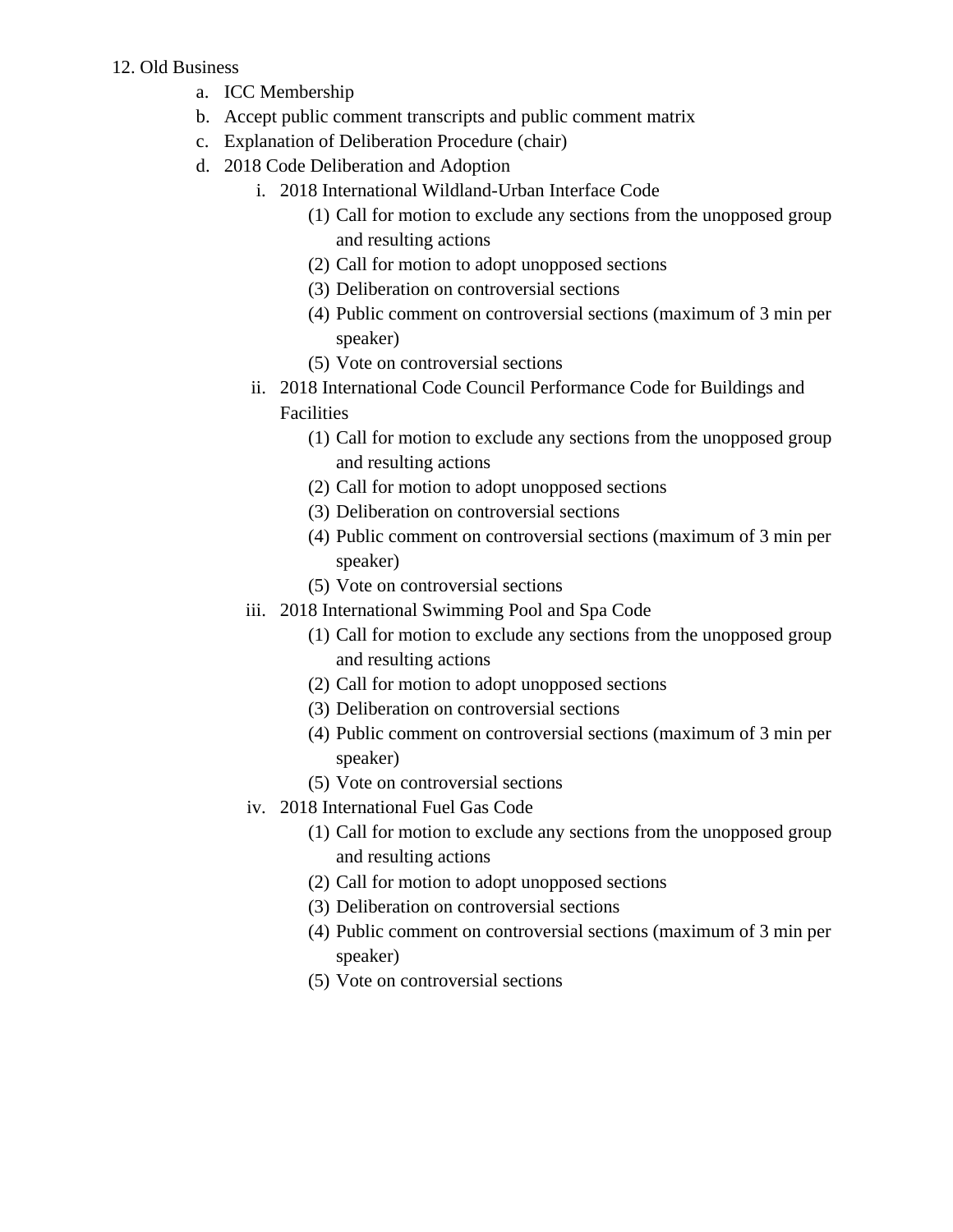- v. 2018 International Mechanical Code
	- (1) Call for motion to exclude any sections from the unopposed group and resulting actions
	- (2) Call for motion to adopt unopposed sections
	- (3) Deliberation on controversial sections
	- (4) Public comment on controversial sections (maximum of 3 min per speaker)
	- (5) Vote on controversial sections
- vi. 2018 International Plumbing Code
	- (1) Call for motion to exclude any sections from the unopposed group and resulting actions
	- (2) Call for motion to adopt unopposed sections
	- (3) Deliberation on controversial sections
	- (4) Public comment on controversial sections (maximum of 3 min per speaker)
	- (5) Vote on controversial sections
- vii. 2018 International Fire Code (sections by reference)
	- (1) Call for motion to exclude any sections from the unopposed group and resulting actions
	- (2) Call for motion to adopt unopposed sections
	- (3) Deliberation on controversial sections
	- (4) Public comment on controversial sections (maximum of 3 min per speaker)
	- (5) Vote on controversial sections
- viii. 2018 International Building Code
	- (1) Call for motion to exclude any sections from the unopposed group and resulting actions
	- (2) Call for motion to adopt unopposed sections
	- (3) Deliberation on controversial sections
	- (4) Public comment on controversial sections (maximum of 3 min per speaker)
	- (5) Vote on controversial sections
- ix. 2018 International Existing Building Code
	- (1) Call for motion to exclude any sections from the unopposed group and resulting actions
	- (2) Call for motion to adopt unopposed sections
	- (3) Deliberation on controversial sections
	- (4) Public comment on controversial sections (maximum of 3 min per speaker)
	- (5) Vote on controversial sections